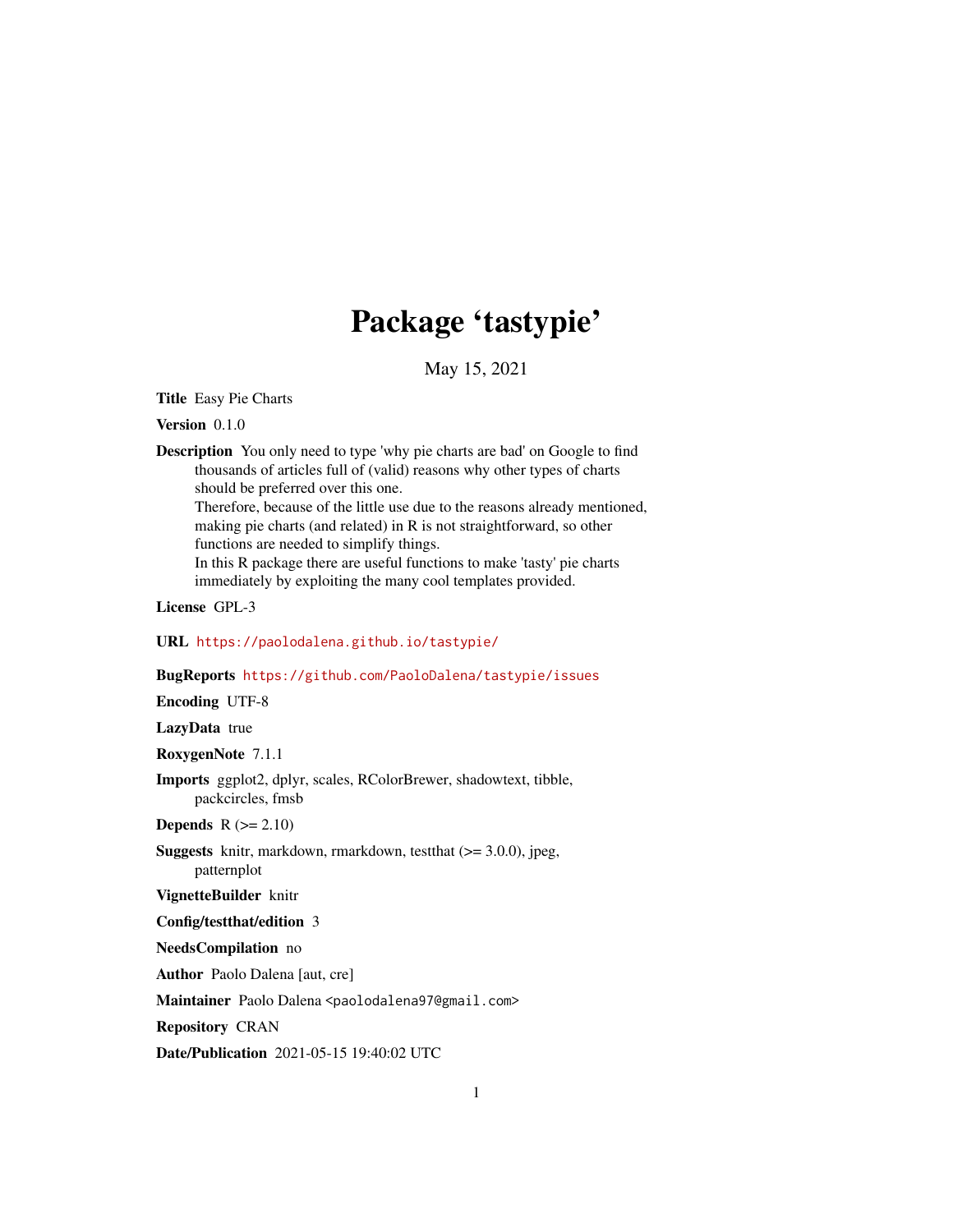## <span id="page-1-0"></span>R topics documented:

| Index |  |
|-------|--|
|       |  |
|       |  |
|       |  |
|       |  |
|       |  |
|       |  |
|       |  |
|       |  |
|       |  |
|       |  |

bubble\_blow *Easily create circular packing charts*

#### Description

This function allows you to create cool circular packing charts easily by providing just the data and a template among the available ones. Moreover, you can choose whether and where to display percentages and also optionally specify a title for the chart.

#### Usage

bubble\_blow(data, template, perc = "no", title = "")

#### Arguments

| data     | A data frame (or a tibble) with two variables (columns):                                                                                                                                                       |
|----------|----------------------------------------------------------------------------------------------------------------------------------------------------------------------------------------------------------------|
|          | • in the first one there must be the vector of labels;                                                                                                                                                         |
|          | • in the second one there must be the vector of values.<br>You can use pie_datacheck to understand if the data is suitable.                                                                                    |
| template | The chosen template.<br>The available templates for this function are 'bub1', 'bub2', 'bub3', 'bub4',<br>'bub5'.                                                                                               |
| perc     | You can choose among:                                                                                                                                                                                          |
|          | • 'no': the percentages won't be displayed (default choice);<br>• 'below': the percentages will be displayed below the group labels;<br>• 'right': the percentages will be displayed next to the group labels. |
| title    | A string. If you want, you can specify the title of the graph.                                                                                                                                                 |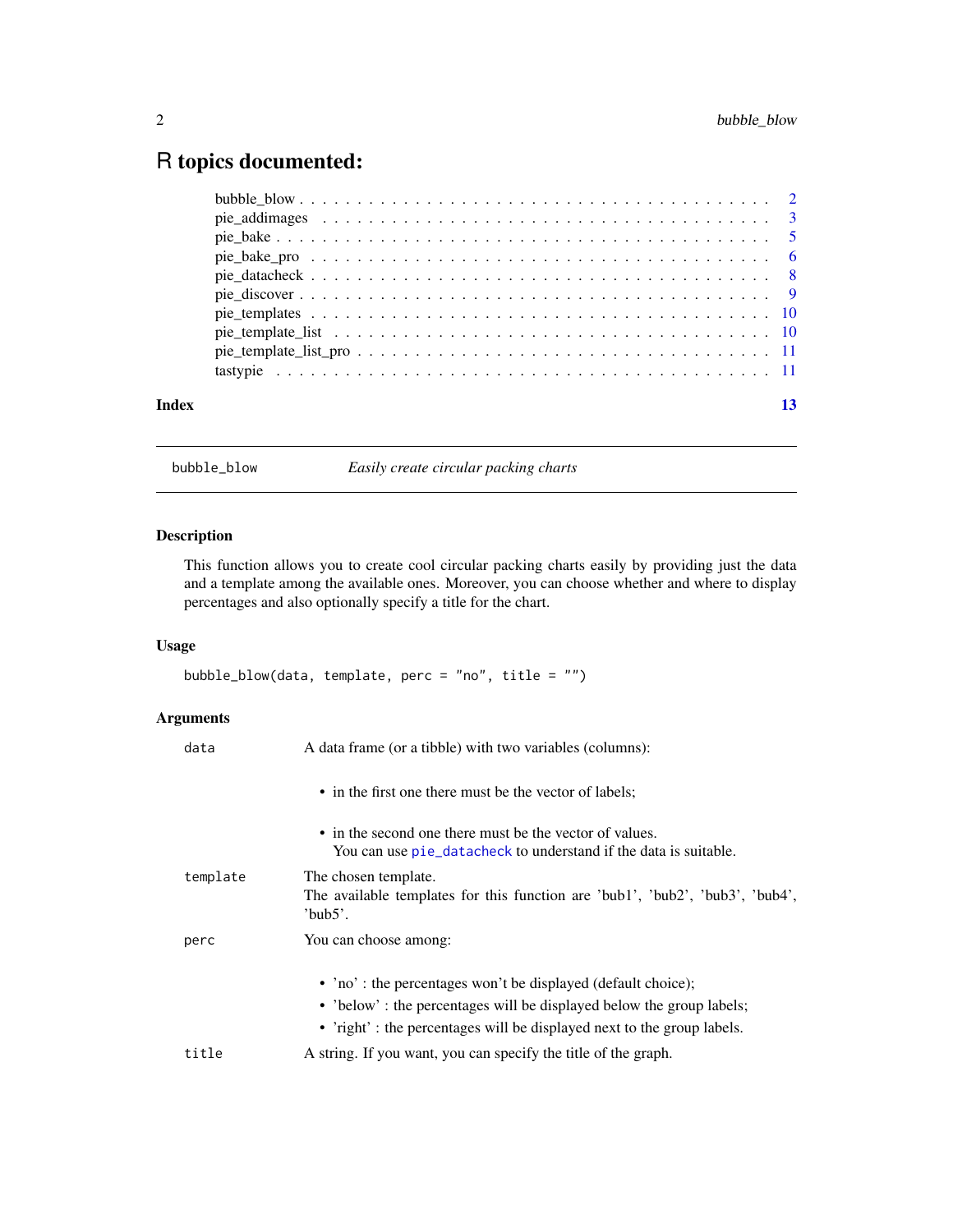#### <span id="page-2-0"></span>pie\_addimages 3

#### Value

A ggplot object. In particular, this function returns a circular packing chart according to the data, the choice of the template, and the other specifications provided.

#### See Also

See all the available templates displayed [here!](https://paolodalena.github.io/tastypie/articles/available_templates.html)

#### Examples

```
example <- data.frame(
  c("This", "Is", "Just", "An", "Example"),
  c(2.9, 6.9, 4.20, 13.12, 6.66)
)
bubble_blow(
  data = example,
  template = "bub1",
  perc = "below",
  title = "Example1"
)
example2 <- tibble::tibble(
  c("cat 1", "cat2", "cat3", "cat4", "cat5", "cat6", "cat7", "cat8", "cat9"),
  c(324, 432, 499, 291, 750, 836, 314, 133, 372)
\lambdabubble_blow(
  data = example2,
  template = "bub2",
  perc = "right",
  title = "Ex2"
\mathcal{L}
```
pie\_addimages *Add images to pie charts*

#### Description

This function allows to easily add some figures to you pie chart, taking information from the output of the [pie\\_bake](#page-4-1) function. You can also customize the chart by specifying the colors of borders and labels, the title of the pie chart and where (and if) you want to print the percentages for each group.

#### Usage

```
pie_addimages(
  mypie,
  imglist,
  perc = "no",lbl_col = "black",
```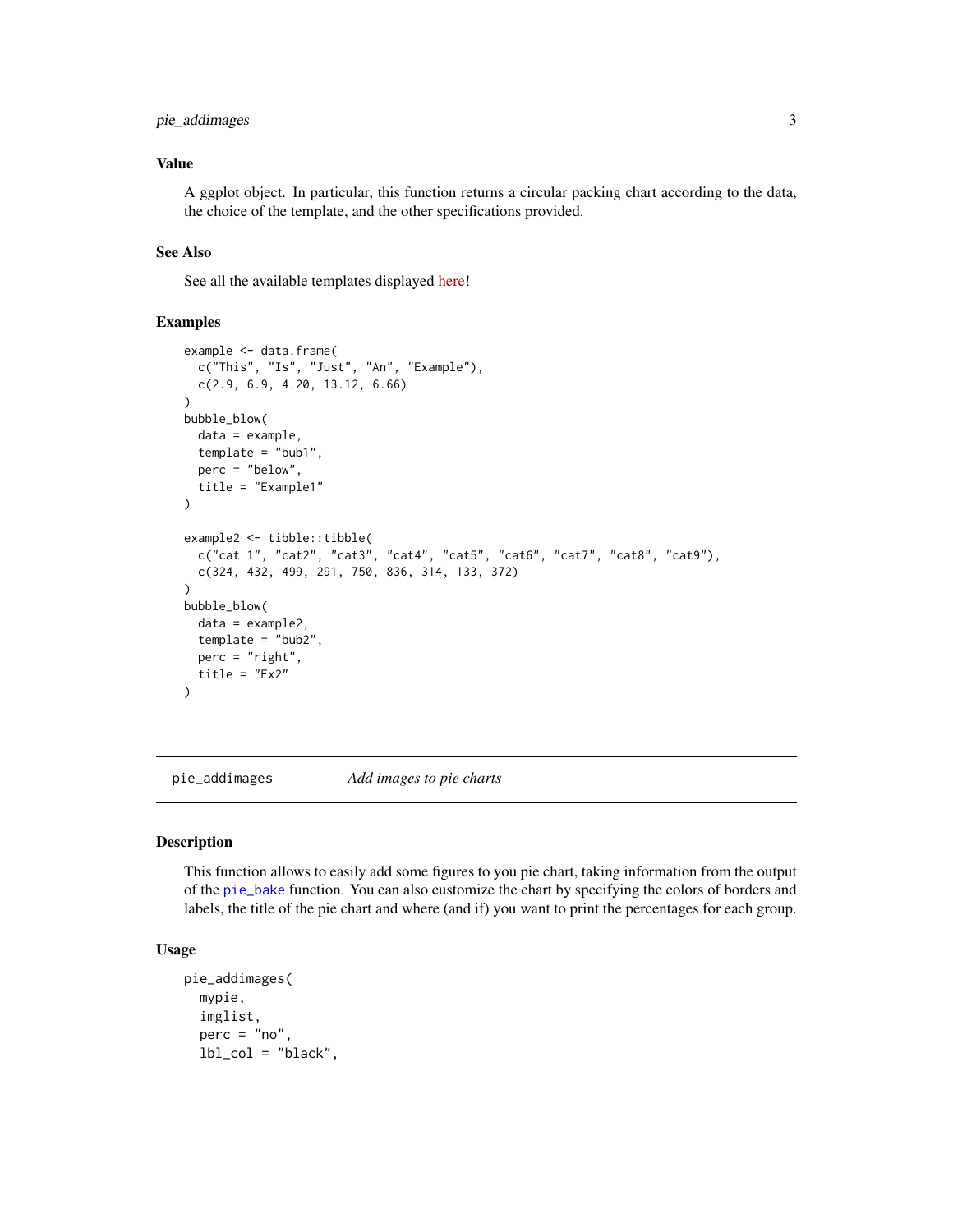```
border\_col = "black",title = ""
\lambda
```
#### Arguments

| mypie      | A ggplot object. The output from pie_bake, <b>NOT from</b> pie_bake_pro.<br>Don't focus on the template, only labels and values will be inherited.                                                             |
|------------|----------------------------------------------------------------------------------------------------------------------------------------------------------------------------------------------------------------|
| imglist    | A list of objects returned by and readJPEG used to fill slices. For optimal and<br>fast results, we recommend the use of small files (5-10 kB).                                                                |
| perc       | You can choose among:                                                                                                                                                                                          |
|            | • 'no': the percentages won't be displayed (default choice);<br>• 'below': the percentages will be displayed below the group labels;<br>• 'right': the percentages will be displayed next to the group labels. |
| $lb1\_col$ | A string containing the chosen color for the labels, default is "black".                                                                                                                                       |
| border_col | A string containing the chosen color for the border of the pie chart, default is<br>"black".                                                                                                                   |
| title      | A string. If you want, you can specify the title of the graph.                                                                                                                                                 |

#### Value

A ggplot object.

#### See Also

Please note that this function is based on the [imagepie](#page-0-0) function.

```
img5 <- jpeg::readJPEG(system.file("img", "pie.jpeg", package = "tastypie"))
imgs2 <- list(img5, img5, img5)
df2 <- data.frame(
 c("A", "B", "C"),
  c(300, 250, 600)
)
mypie2 <- pie_bake(df2, template = "rainbow1")
pie_addimages(
 mypie = mypie2,
 imglist = imgs2,
 perc = "right",
 lbl_col = "darkcyan",
 border_col = "orangered",
  title = "Example"
\mathcal{L}
```
<span id="page-3-0"></span>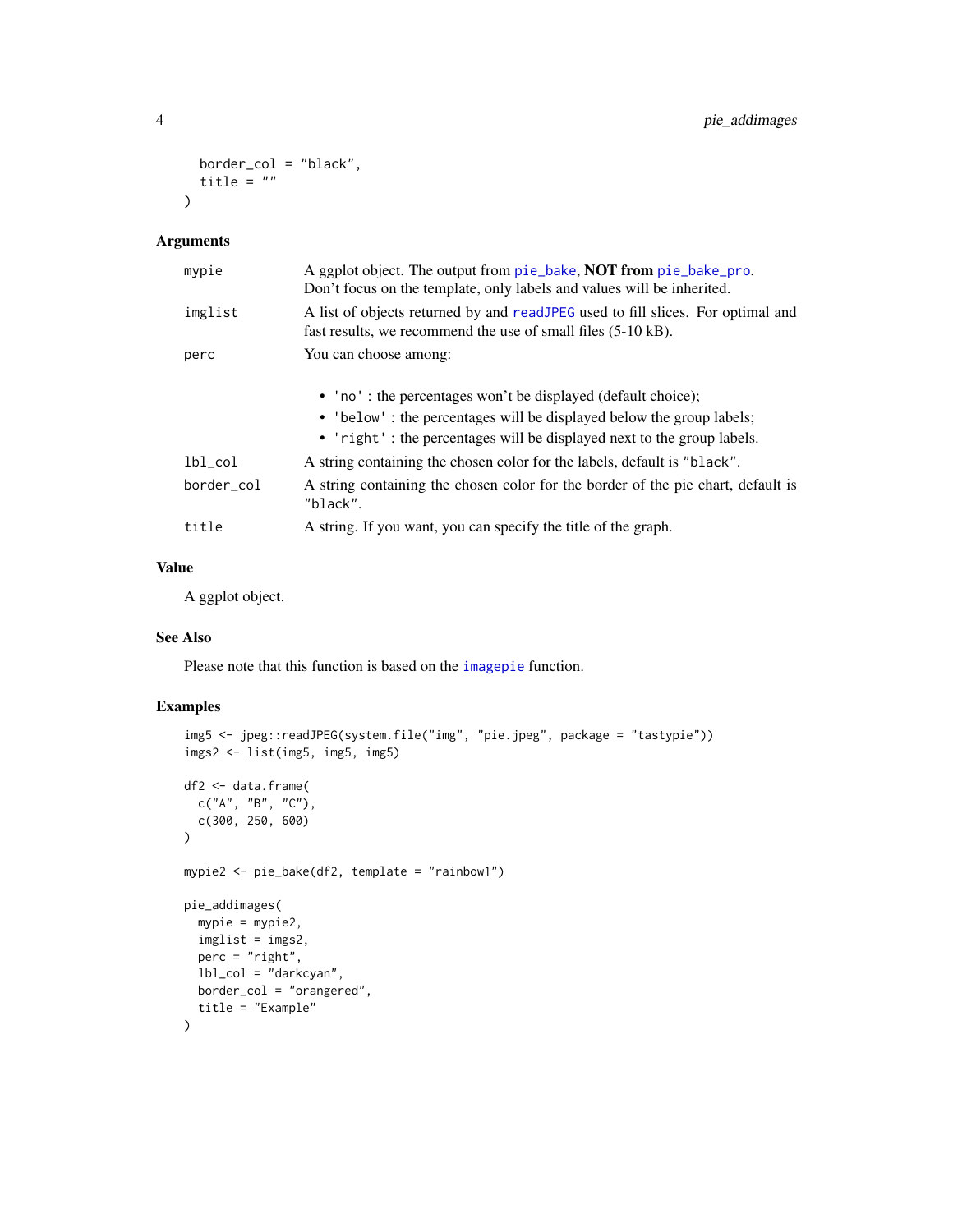<span id="page-4-1"></span><span id="page-4-0"></span>

#### Description

This function allows you to create cool pie charts easily by providing just the data and a template among the available ones. Moreover, you can choose whether to display percentages or not and also optionally specify a title for the chart and a name for the categories.

Using this function you can create the *classical* pie charts (including the donut charts). If you are looking for something more *complex and extravagant* (but probably less understandable), check out the [pie\\_bake\\_pro](#page-5-1) function.

#### Usage

```
pie_bake(data, template, perc = FALSE, group_name = "group", title = "")
```
#### Arguments

| data       | A data frame (or a tibble) with two variables (columns):                                                                                                                                                                                                                                                         |
|------------|------------------------------------------------------------------------------------------------------------------------------------------------------------------------------------------------------------------------------------------------------------------------------------------------------------------|
|            | • in the first one there must be the vector of labels;                                                                                                                                                                                                                                                           |
|            | • in the second one there must be the vector of values.                                                                                                                                                                                                                                                          |
|            | Please note that the labels are automatically sorted in alphabetical order. If you<br>want to specify a particular order, it is recommended to type numbers or letters<br>before the category names (e.g. "a. category1", "b. category2", ).<br>You can use pie_datacheck to understand if the data is suitable. |
| template   | The chosen template.<br>Type pie_template_list to display all the available ones for this function.                                                                                                                                                                                                              |
| perc       | A logical value. Should the proportions be displayed?                                                                                                                                                                                                                                                            |
| group_name | A string. If you want, you can specify a name for the categories.                                                                                                                                                                                                                                                |
| title      | A string. If you want, you can specify the title of the graph.                                                                                                                                                                                                                                                   |

#### Value

A ggplot object. In particular, this function returns a pie (or donut) chart according to the data, the choice of template, and the other specifications provided.

#### See Also

See all the available templates displayed [here!](https://paolodalena.github.io/tastypie/articles/available_templates.html)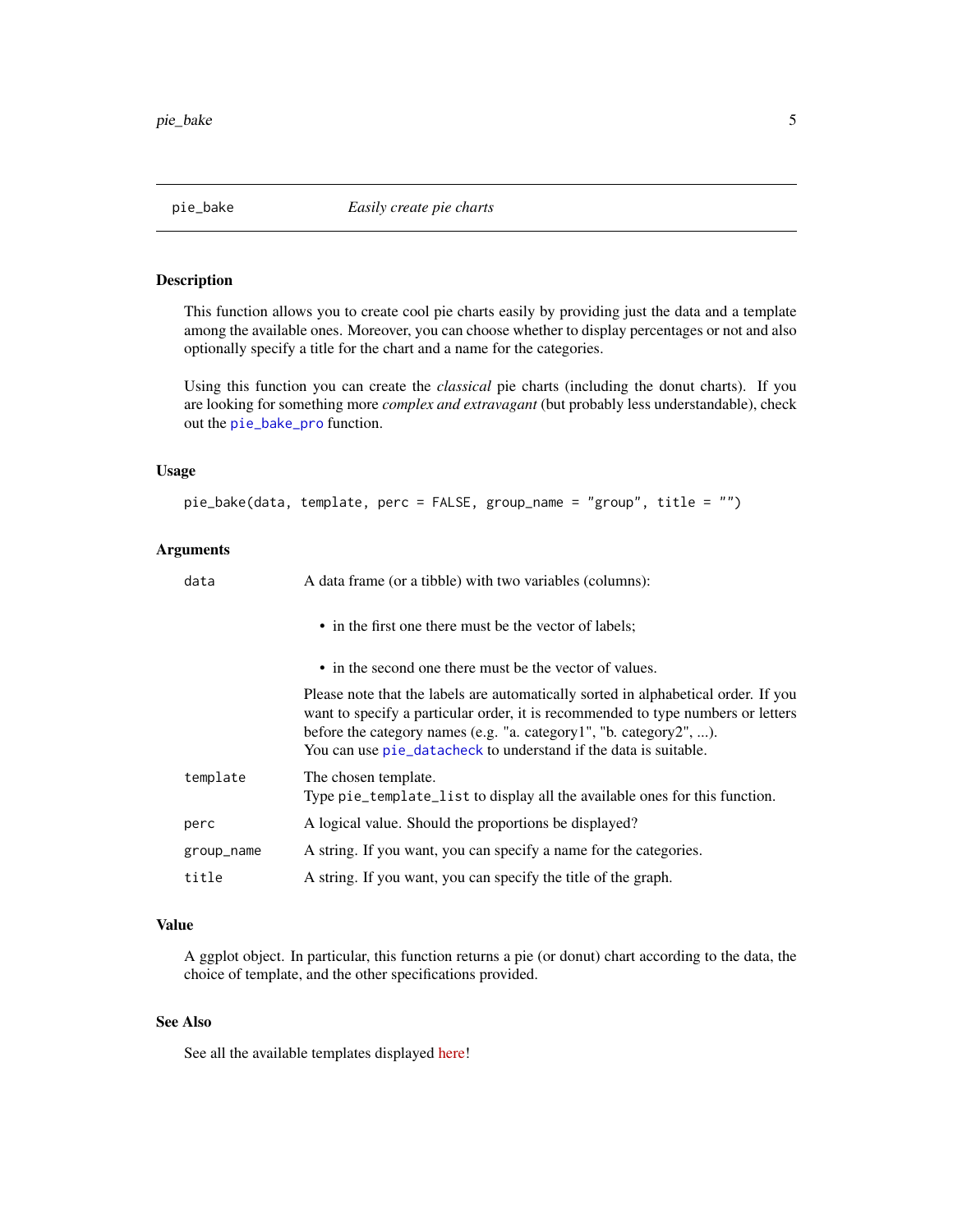#### Examples

```
example <- data.frame(
  c("a. This", "b. Is", "c. Just", "d. An", "e. Example"),
  c(2.9, 6.9, 4.20, 13.12, 6.66)
\lambdapie_bake(
  data = example,
  template = "basic3",
  perc = TRUE,
  group_name = "groups",
  title = "Example1"
)
pie_bake(
  data = example,template = "red1",
   title = "Ex2"
\lambdapie_bake(
  data = example,
  template = "donut2",
  perc = TRUE,
  group_name = "CAT:"
)
```
#### <span id="page-5-1"></span>pie\_bake\_pro *Easily create (more complex) pie charts*

#### Description

This function allows you to create cool pie charts easily by providing just the data and a template among the available ones. Moreover, you can optionally specify a title for the chart and a name for the categories.

Using this function you can create some *complex and extravagant* pie charts. If you are looking for something more *classical* (and probably more understandable), check out the [pie\\_bake](#page-4-1) function.

#### Usage

```
pie_bake_pro(data, template, group_name = "group", title = "")
```
#### Arguments

data A data frame (or a tibble) with two variables (columns):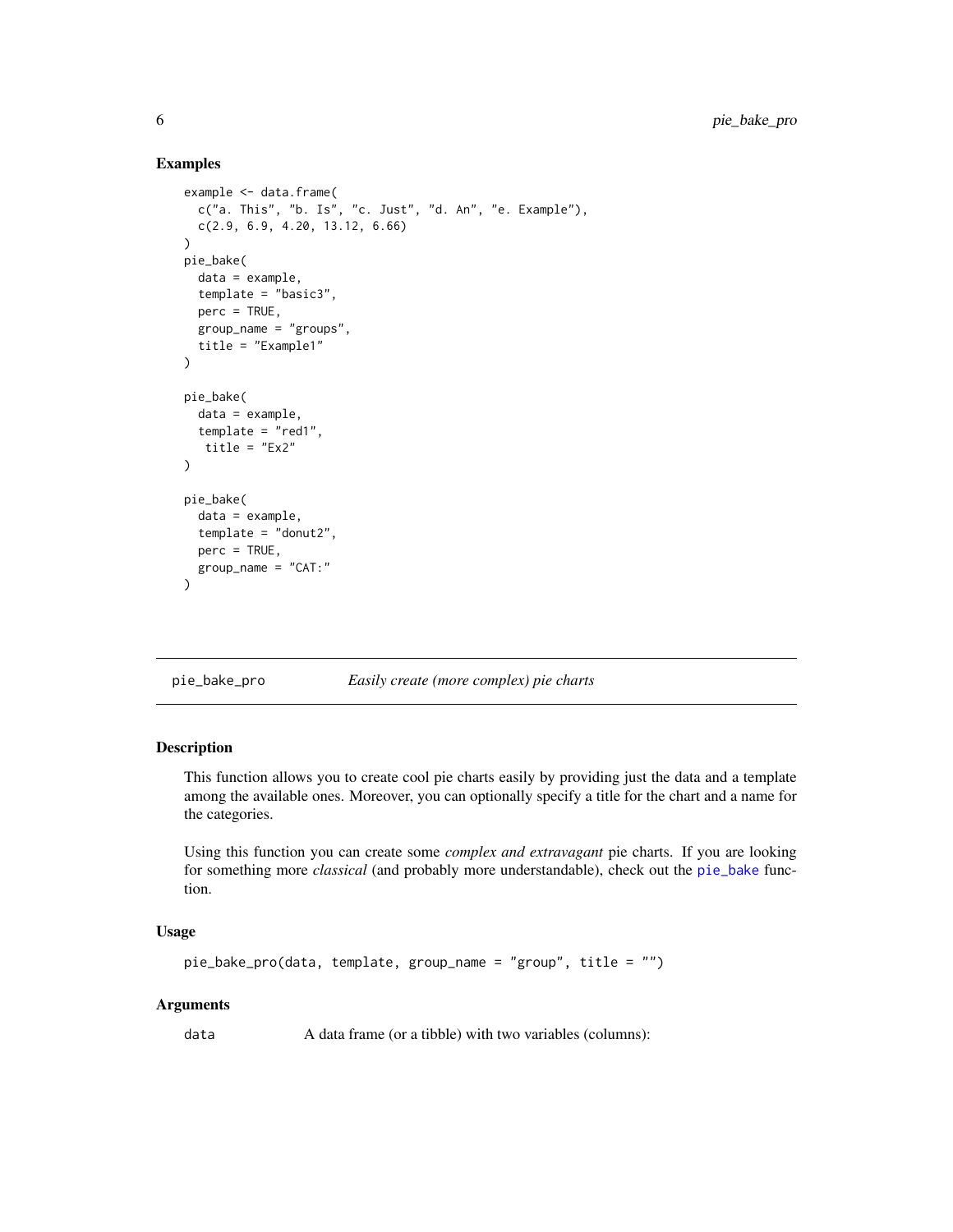<span id="page-6-0"></span>

|            | • in the first one there must be the vector of labels;                                                                                                                                                                                                                                                           |
|------------|------------------------------------------------------------------------------------------------------------------------------------------------------------------------------------------------------------------------------------------------------------------------------------------------------------------|
|            | • in the second one there must be the vector of values.                                                                                                                                                                                                                                                          |
|            | Please note that the labels are automatically sorted in alphabetical order. If you<br>want to specify a particular order, it is recommended to type numbers or letters<br>before the category names (e.g. "a. category1", "b. category2", ).<br>You can use pie_datacheck to understand if the data is suitable. |
| template   | The chosen template.<br>Type pie_template_list_pro to display all the available ones for this func-<br>tion.                                                                                                                                                                                                     |
| group_name | A string. If you want, you can specify a name for the categories.                                                                                                                                                                                                                                                |
| title      | A string. If you want, you can specify the title of the graph.                                                                                                                                                                                                                                                   |

#### Value

A ggplot object (or no value if the chosen template is among the spider chart ones). In particular, this function returns a pie (or similar) chart according to the data, the choice of template, and the other specifications provided.

#### See Also

See all the available templates displayed [here!](https://paolodalena.github.io/tastypie/articles/available_templates.html)

```
example <- data.frame(
  c("a. This", "b. Is", "c. Just", "d. An", "e. Example"),
  c(2.9, 6.9, 4.20, 13.12, 6.66)
\lambdapie_bake_pro(
 data = example,
  template = "eaten3",
  group_name = "cat:",
  title = "Example1"
)
pie_bake_pro(
  data = example,
  template = "dart1",
  title = "Example2!"
\lambdapie_bake_pro(
  data = example,
  template = "eye5",
  group_name = "GROUPS:"
\lambdapie_bake_pro(
 data = example,
```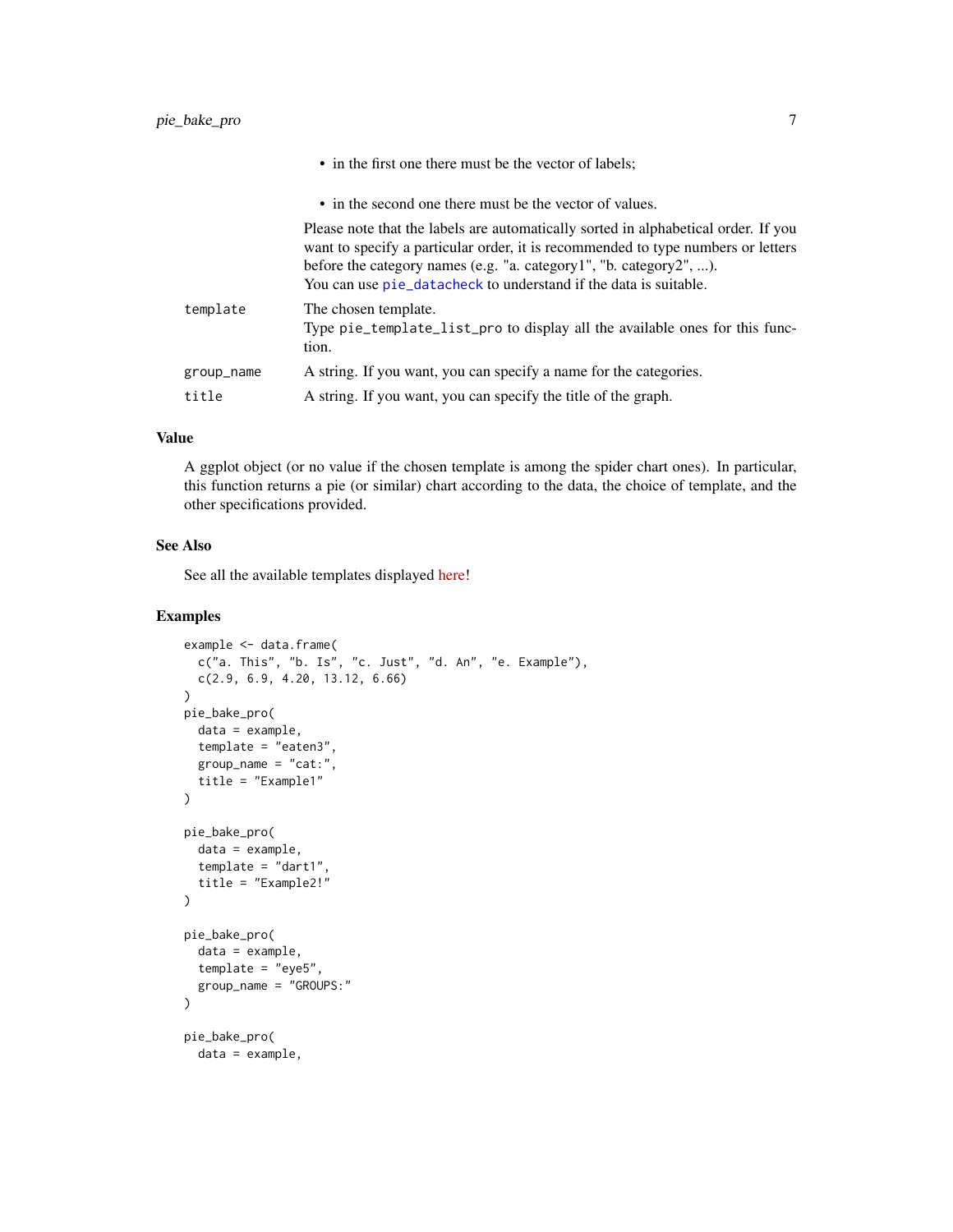```
template = "spider2"
)
```
<span id="page-7-1"></span>pie\_datacheck *Check if the data is good for making tasty pies*

#### Description

pie\_datacheck checks if the provided data are suitable for creating pie charts using the useful functions in the tastypie package.

#### Usage

pie\_datacheck(data, check = FALSE)

#### Arguments

| data  | The data that you want to use for creating pie charts.                                  |
|-------|-----------------------------------------------------------------------------------------|
| check | Logical, set equal to TRUE if you need a message to know if there are no prob-<br>lems. |

#### Value

If the provided data are a dataframe with only two variables (columns) with the vector of labels in the first one and the vector of values in the second one, nothing will happen. Otherwise, an error that tells you what's wrong occurs.

```
wrong <-c(1, 2, 3)# Would return an Error
wrong2 <- data.frame("a" = c(1, 2, 3), "b" = c("ex", "am", "ple"))
# Would return an Error
right <- data.frame("a" = c("ex", "am", "ple"), "b" = c(1, 2, 3))
pie_datacheck(right) # No Error ==> OK!
pie_datacheck(right, check = TRUE) # Positive message
```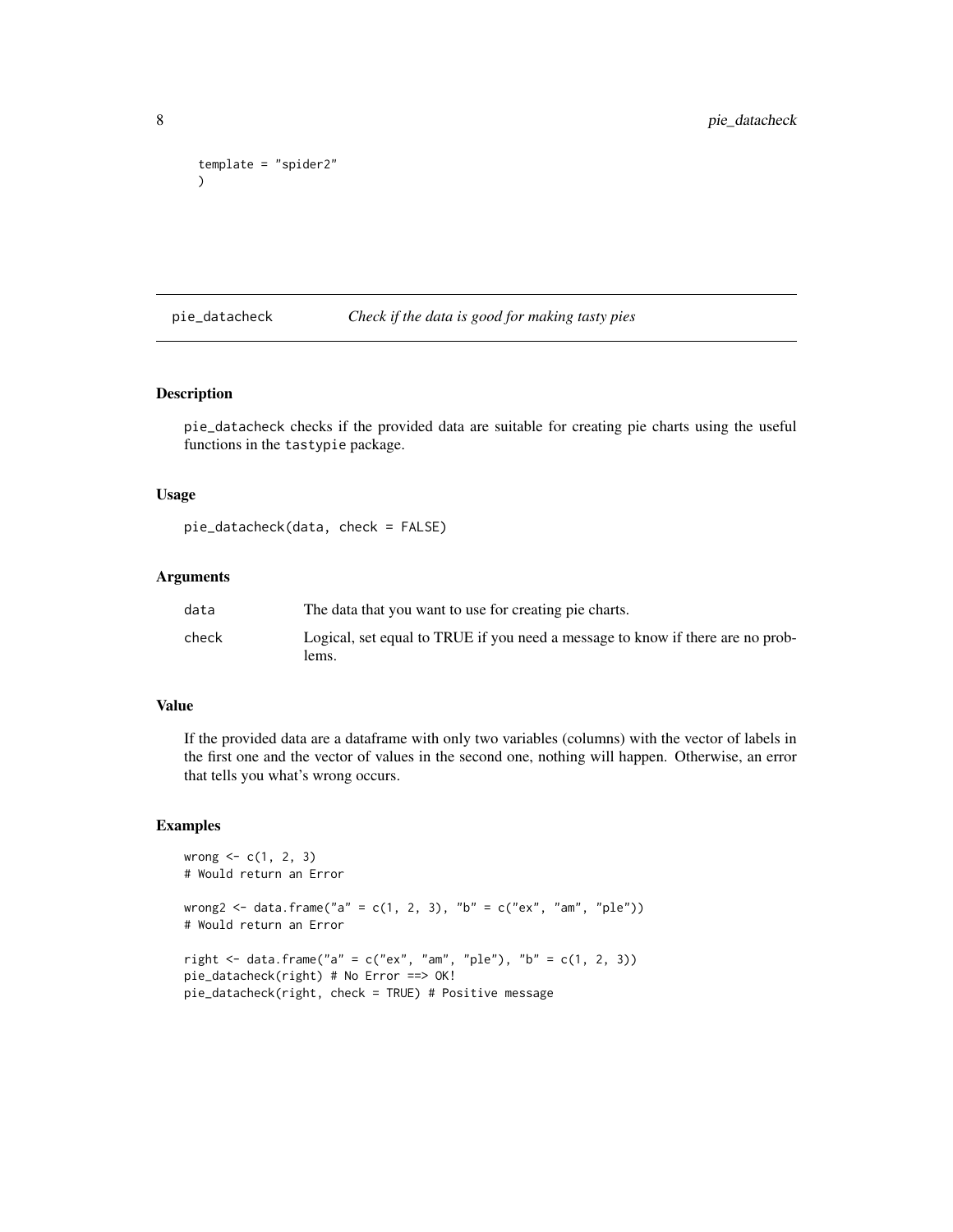<span id="page-8-0"></span>

#### Description

This function allows to user to find out a random combination of templates, number of groups and features in order to get an idea of the many available plots in the package tastypie.

#### Usage

```
pie_discover(which = c("all", "bake", "pro"))
```
#### Arguments

which Allows to select a subset of the available templates.

If "all", the template is randomly chosen among all the available ones. If "bake", the template is randomly chosen among the ones that can be used through [pie\\_bake](#page-4-1). If "pro", the template is randomly chosen among the (more complex) ones that can be used through [pie\\_bake\\_pro](#page-5-1).

The default value is "all".

#### Value

A ggplot object. In particular, this function returns a pie (or similar) chart according to a random choice of template and the other features.

#### See Also

See all the available templates displayed [here!](https://paolodalena.github.io/tastypie/articles/available_templates.html)

```
pie_discover()
pie_discover("pro")
```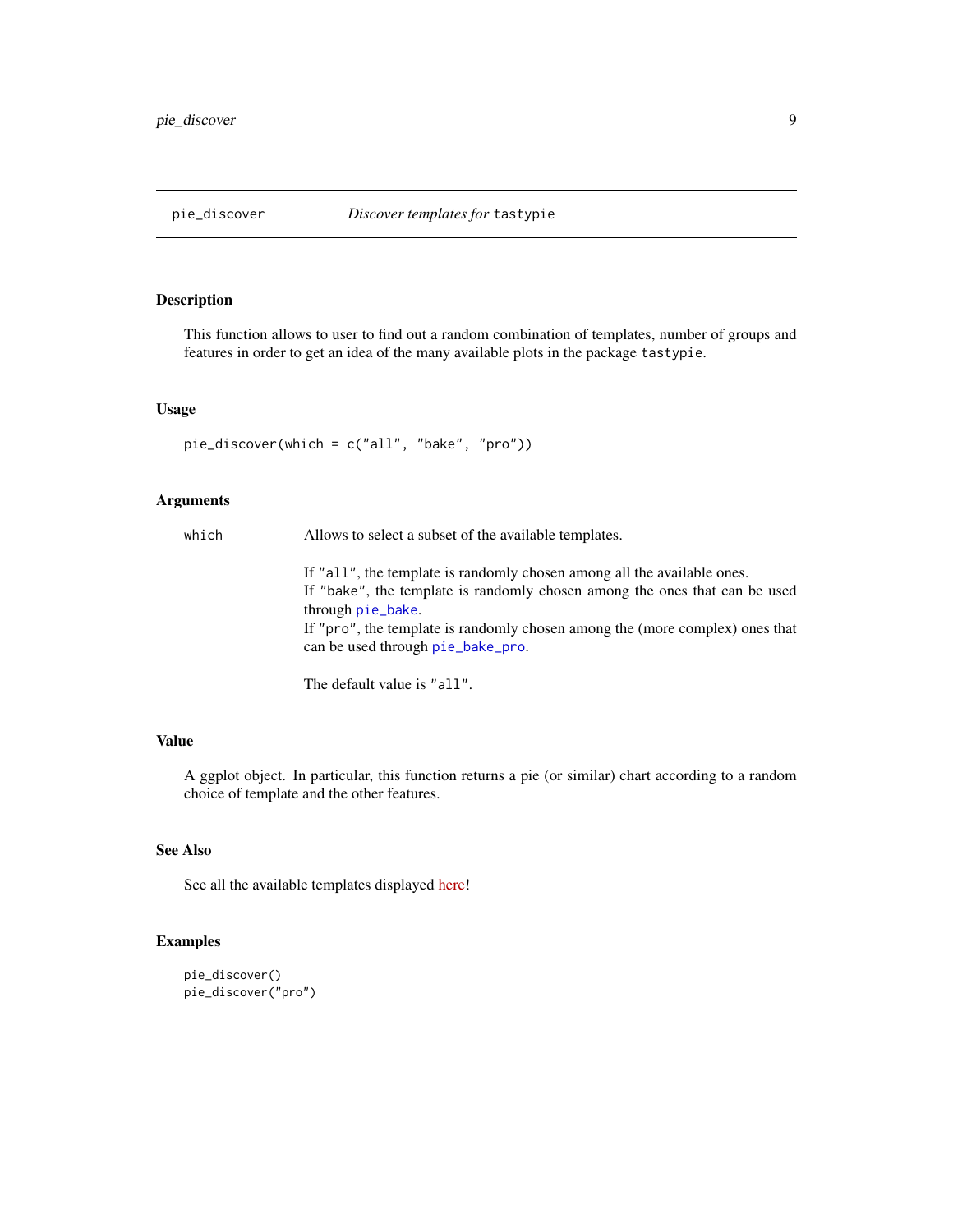<span id="page-9-0"></span>

#### Description

This function allows to user to display a pie chart by selecting the template, the number of groups of interest and whether to display the proportions or not, in order to make it easier to choose between the many templates available in the package tastypie.

#### Usage

```
pie_templates(template, n_groups = 4, perc = FALSE)
```
#### Arguments

| template | The chosen template.                                                                                                                                                                                                |
|----------|---------------------------------------------------------------------------------------------------------------------------------------------------------------------------------------------------------------------|
| n_groups | A number from 2 to 9.                                                                                                                                                                                               |
| perc     | A logical value. Should the proportions be displayed?<br>Note that if the selected template is one of those to be used with pie_bake_pro<br>(listed in the pie_template_list_pro vector), this argument is useless. |

#### Value

A ggplot object. In particular, this function returns a pie (or similar) chart according to the choice of template and the other specifications provided.

#### See Also

See all the available templates displayed [here!](https://paolodalena.github.io/tastypie/articles/available_templates.html)

#### Examples

```
pie_templates(template = "bw1", n_groups = 3, perc = TRUE)
pie_templates(template = "watermelon2", n_groups = 8)
```
<span id="page-9-1"></span>pie\_template\_list *Available templates in* tastypie *for* pie\_bake*.*

#### Description

The vector containing all the available templates for pie charts for the [pie\\_bake](#page-4-1) function. Other more complex templates are available in [pie\\_template\\_list\\_pro](#page-10-1) that can be used through the [pie\\_bake\\_pro](#page-5-1) function.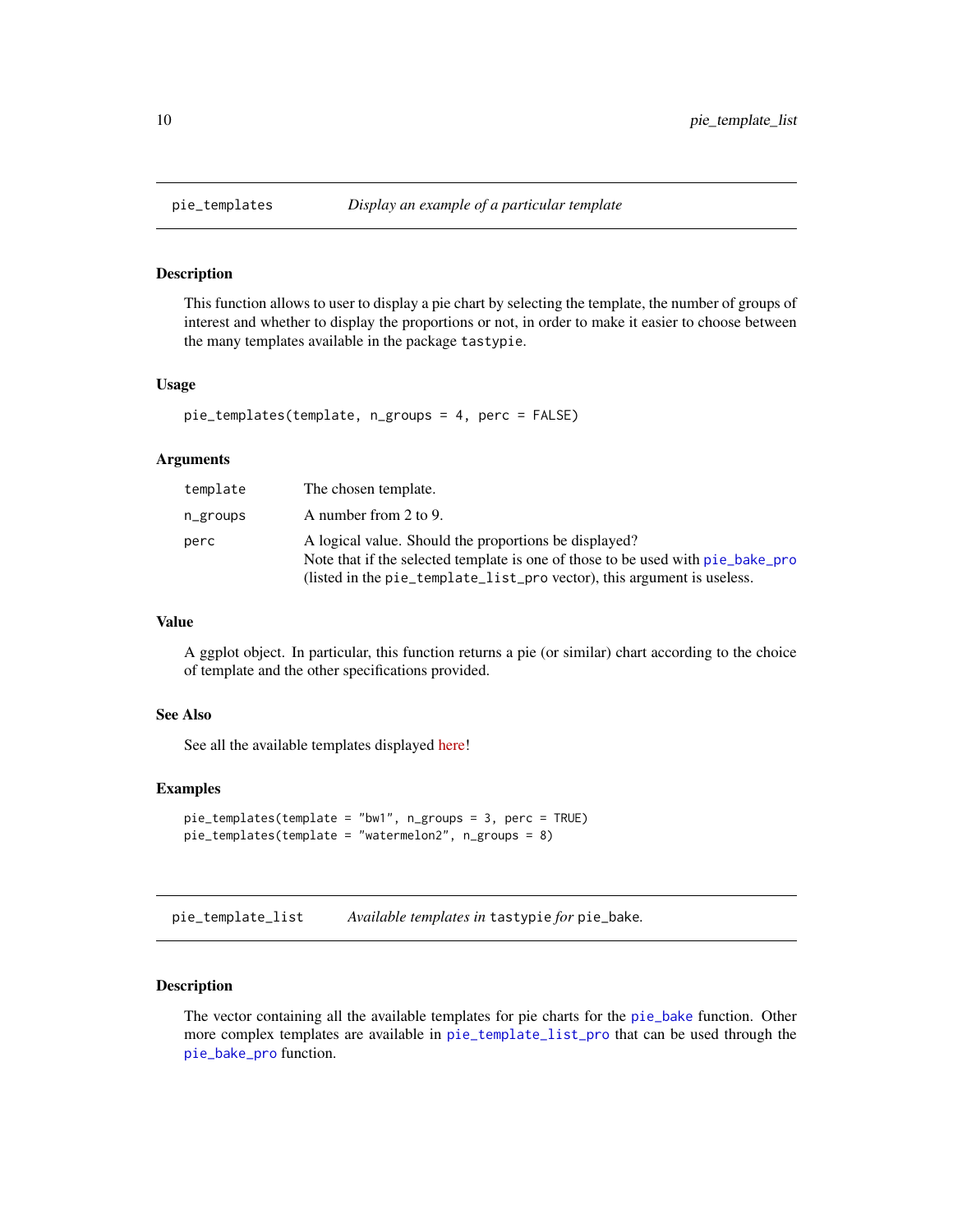#### <span id="page-10-0"></span>Usage

pie\_template\_list

#### Format

An object of class character of length 30.

#### See Also

See all the available templates displayed [here!](https://paolodalena.github.io/tastypie/articles/available_templates.html)

<span id="page-10-1"></span>pie\_template\_list\_pro *Available templates in* tastypie *for* pie\_bake\_pro*.*

#### Description

The vector containing all the available templates for pie charts for the [pie\\_bake\\_pro](#page-5-1) function. Other less complex templates are available in [pie\\_template\\_list](#page-9-1) that can be used through the [pie\\_bake](#page-4-1) function.

#### Usage

pie\_template\_list\_pro

#### Format

An object of class character of length 30.

#### See Also

See all the available templates displayed [here!](https://paolodalena.github.io/tastypie/articles/available_templates.html)

tastypie *Easy pie charts with* tastypie

#### Description

You only need to type [why pie charts are bad](https://www.google.com/search?q=why+pie+charts+are+bad) on Google to find thousands of articles full of (*valid*) reasons why other types of charts should be preferred over this one.

Therefore, because of the little use due to the reasons already mentioned, making pie charts (and related) in R is not straightforward, so other functions are needed to simplify things.

In this R package there are useful functions to make *tasty* pie charts immediately by exploiting the many cool templates provided.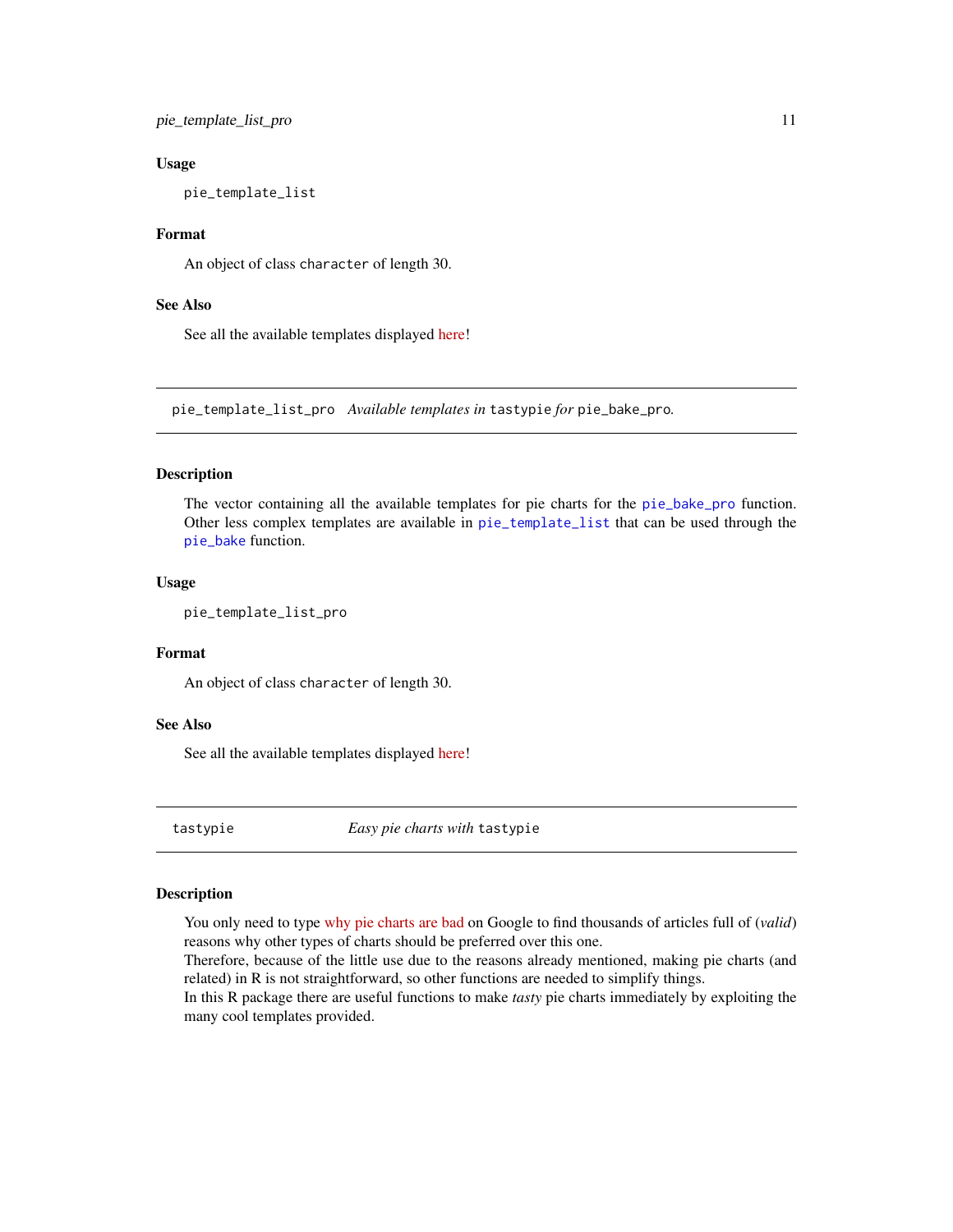### Author(s)

Author and Maintainer: Paolo Dalena <paolodalena97@gmail.com>

#### See Also

Find more information on the package web site [here,](https://paolodalena.github.io/tastypie/) or on the GitHub package page [here.](https://github.com/PaoloDalena/tastypie)